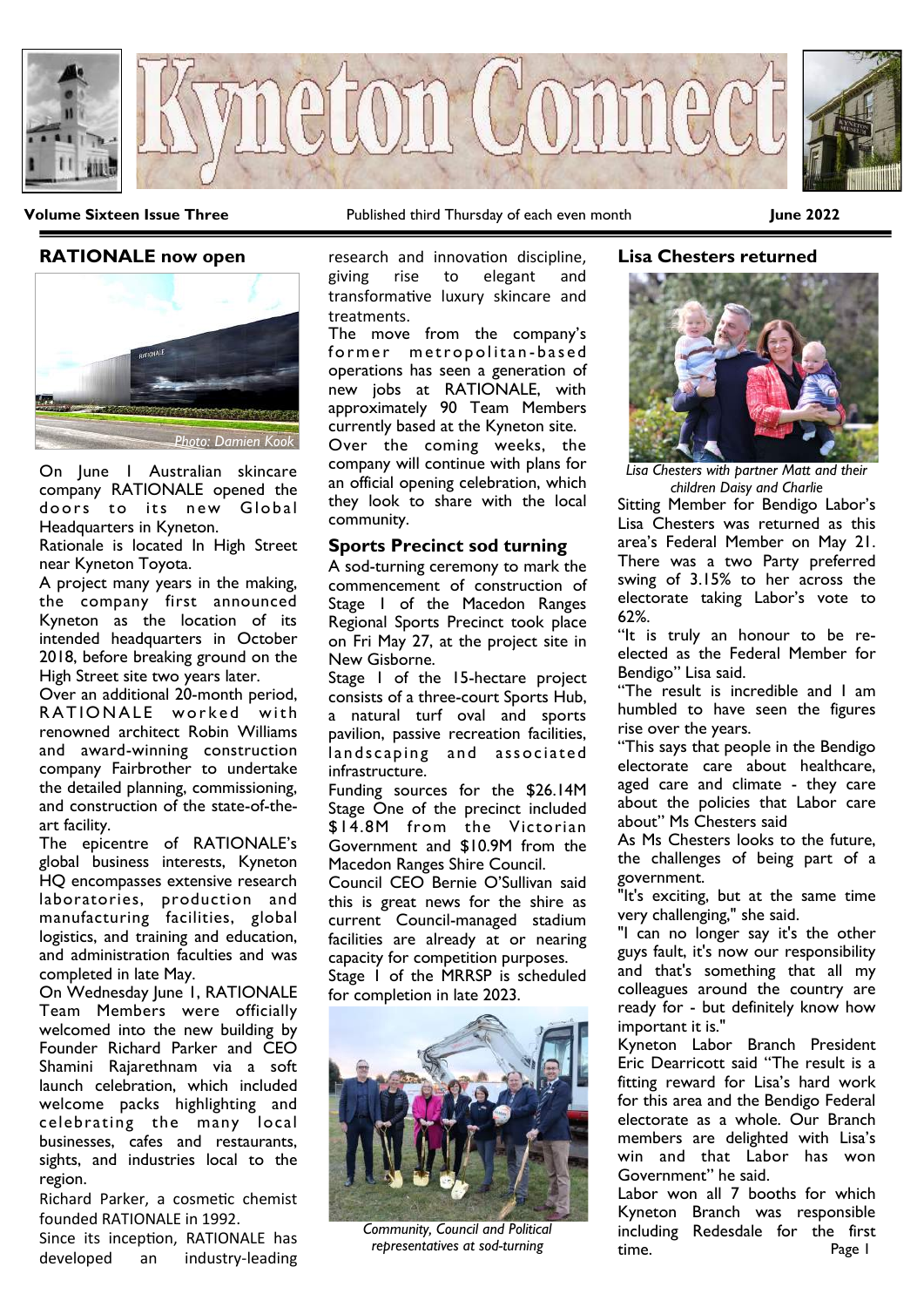### **Kinder registrations for 2023**

Online registrations for three and four year old kindergarten in 2023 are now open for each of the Macedon Ranges Shire Council's eight kindergartens.

Register online by 30 June 2022 at [mrsc.vic.gov.au/kinder-rego](http://mrsc.vic.gov.au/kinder-rego) or call 54220239.



## **A Beatles Trivia Night**

A Beatles Trivia Night will be held in the Kyneton Bluestone Theatre at 28 Hutton St 7.30pm on Sat June 25. The Trivia Night is a fundraiser for the Kyneton Festival of One Act Plays, now in its 64th year.

The One Act Play Festival has as its theme 'When I'm 64'.

Come in costume like one of the Fab Four or dressed as a Beatles fan for a great night of fun and prizes.

There will be a bar to buy drinks (alcoholic and non-alcoholic), but please BYO nibbles.

Bookings are essential [trybooking.com/BZSLX](https://www.trybooking.com/BZSLX)

For further information contact Ingrid Gäng email: icgang@vic.chariot.net.au

The Festival of One Act Plays is one of the oldest in Victoria and takes place on the first weekend of September each year as part of the Kyneton Daffodil & Arts Festival.



### **Study Club**

On Thursdays 3.45-6pm during term Squishy Minnie bookstore at 6 High St will host Study Club.

Students can sit at the big table, use the internet and enjoy the study vibe.

Jackie, a trained secondary teacher, will be there to help.

Study club is free and works on a drop-in basis - there is no need to book.

#### **Kyneton Library events**

Kyneton Library has some great events coming up:

*The Memory Room: School Days -* Join the folk at the Library for memories, conversation and fun as they share their beautiful memory kit filled with objects from school days past. Enjoy reflecting on or learning about the past and the stories that objects can tell.

Monday 20 June 2:30-3:30pm. Bookings required. Ph 54221365 *Tea and Tech:*

Get together with others over a friendly cuppa, bring along your phone, laptop or tablet and let the librarians help you solve your tech problems! Share what you've learned, get help, and try some fun and useful skills in a relaxed session. Every Monday in July 2:30-4pm

Bookings required. Ph 54221365. *Warm winter read* – As the

temperature drops, the Library wants you to make time for yourself (and your chosen story) every day.

Build your reading habit and log your reading using the Beanstack app, or pick up a progress flyer from the library. You can read for 5 minutes or 5 hours; it doesn't matter.

Start a book from your to-be-read pile, finish that book you started months ago, or find something new while browsing the library shelves.

### **2022 Youth Awards**

Nominations are now open for Macedon Ranges Shire Council's annual Youth Awards, which celebrate and recognise the incredible achievements of young people in the shire.

Award categories include:

**Willpower**: young people who show real character and perseverance, especially in the face of adversity

**Good deeds**: young people who give their time and energy to activities that support the wellbeing of another individual, group or community.

**Pure imagination**: young people pursuing their passion for creativity through the arts.

**Nicely played**: young people kicking recreational and physical activity goals. **Skilling it: young people excelling in a** mentorship program, workplace or business.

**Well aware**: young people who shine a light on important issues/social

causes, and raise awareness in the community.

Nominees can be for any young person, or group of young people, aged 12–25 years who lives, works or attends school in the Macedon Ranges.

Submit a nomination online at mrsc.vic.gov.au/youthawards or email [youth@mrsc.vic.gov.au.](mailto:youth@mrsc.vic.gov.au)

Nominations close 11.59pm Sun July 31.

# **Friends of Black Hill**



In May, Friends of Black Hill Group were delighted to be contacted by Sacred Heart College to be part of the school's Retreat Program.

On May 12, nineteen year 11 students and their teacher, assisted two of the Friends Group members and Martin Roberts from the Shire Council in repairing a badly eroded part of the Ridge Track and installation of some new steps.

Despite the rather chilly day, the students were enthusiastic and willing participants in what turned out to be pretty hard work.

The result is fantastic, showing what can be achieved in a short amount of time with many hands and shovels.

Lunch was enjoyed in the outdoors and included discussion of the Reserve and some of the wildlife inhabitants.

Students were then bussed back to the school with a new understanding of the Reserve.

The Friends Group hold working bees and talks followed by a meeting and morning tea every second month.

The next is on July 10. Newcomers of all ages are welcome.

For further information on the Group visit their Google Sites website*.*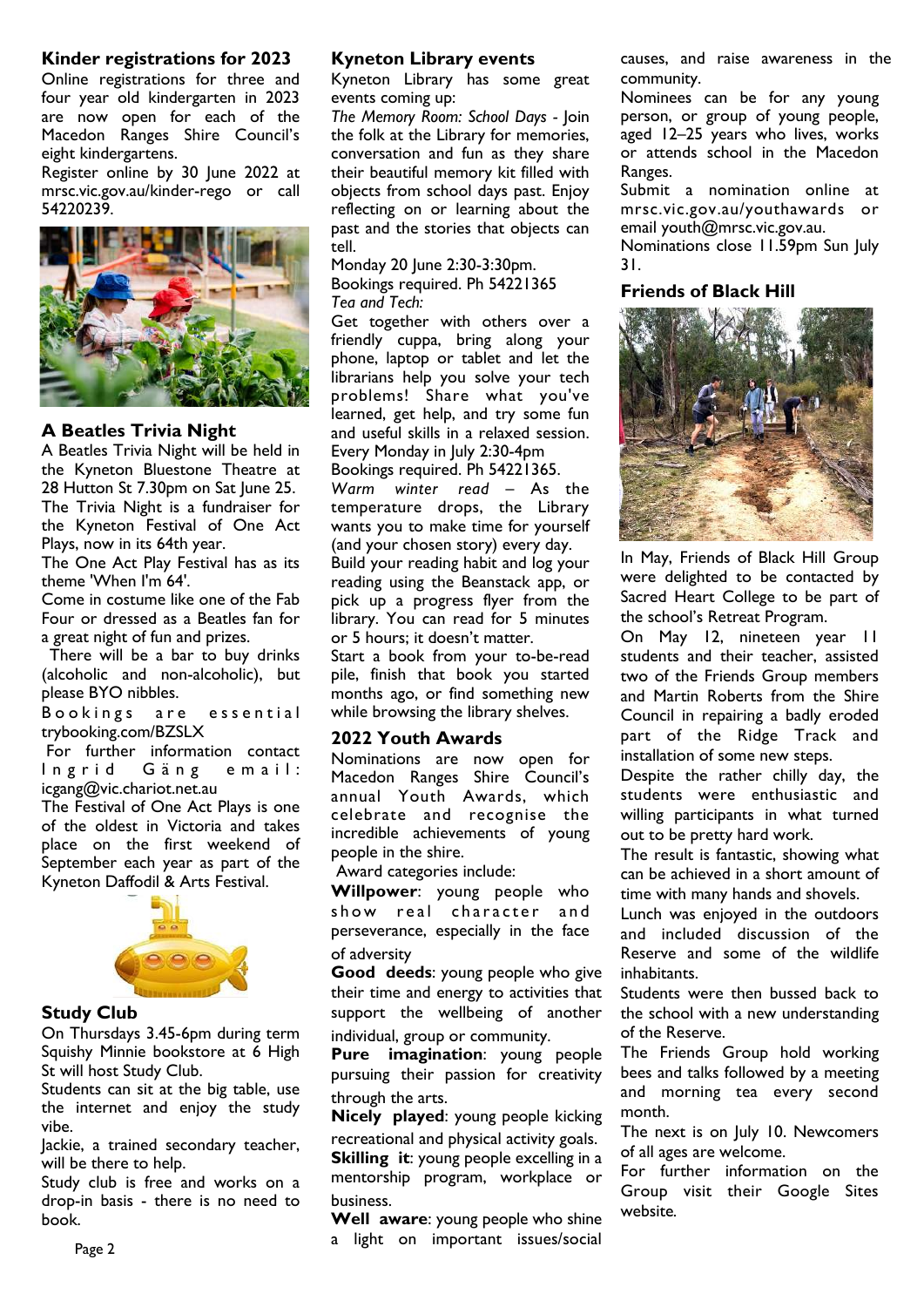### **Margaret Dearricott OAM**



Kyneton resident Margaret Dearricott was awarded a Medal of the Order of Australia in the Queen's Birthday honours list announced on Mon Jun 13.

Margaret is currently best known as the Secretary of the annual Kyneton Daffodil and Arts Festival, a position which she has held for 18 years, and for her co-editorship of Kyneton Connect.

She has also been Secretary of the Kyneton Branch of the ALP for many years and is a Life member of the Party.

Margaret has been active in the local community since she moved to Kyneton 40 years ago with her husband Eric and her children Owen and Kristen.

In her early years she was President of the Kyneton Primary School Parents Club, on its School Council and chaired the Region's School Improvement Plan Committee.

She was a Charter member of the Zonta Club of Kyneton where she was President 1998-2000, Treasurer 2003-2006 and newsletter editor 1997-2006

She was Electorate Officer for the Member for Burke 1984-1996 and the Member for Ballarat East 2003-2015.

Margaret was a founding member of the Friends of the Kyneton Botanic Gardens and its publicity Officer 2005 -2019.

She served as Secretary of the Kyneton Business and Tourism Association, now Business Kyneton.

Ms Dearricott was also volunteer coordinator at Cobaw Community Health 1996-2003.

'I am delighted to be included in the list of Queen's Birthday Honours for service to our vibrant community here in Kyneton. I have found the people and community to be real and welcoming.

'We do not do any of these things on our own - working with organisations such as the Daffodil & Arts Festival, Zonta and Kyneton Connections and the Kyneton Connect Newsletter, is a great opportunity to advocate for change and improvements for the well being of everyone. We make such great friendships along the way.

'My service as the Secretary of the Kyneton Daffodil & Arts Festival has been a joy for me.

'The coming together of every person and every group through our Kyneton Daffodil and Arts Festival celebrates our town life and is a terrific contribution to the area's growth and progress' Marg Dearricott said.

# **New home for Community Lunch from July 13**



The opening of the Kyneton Community House's new hub at 35 High St is drawing closer.

The hub will be known as Good Food @ KCH and will be a used as both a learning and food space.

This includes the Kyneton Community Lunch, which will move to the new space from Wed July 13.

The Community Lunch team are hoping to expand into an extra day of Lunch, depending on volunteer availability.

If you are interested in volunteering for the Community Lunch team, please get in touch with the House on 54223433.

### **RM Begg's future brighter**

The future of Kyneton's much loved RM Begg Aged Care facility now appears more secure thanks to a proposed federal Government funding model.

The new Australian National Aged Care Classification (AN-ACC) is due to replace the Aged Care Funding Instrument (ACFI) from Oct 1, 2022. Adopting the new funding model was one of the key recommendations from the Royal Commission into the Aged Care sector and followed a Federal Government review of Aged Care Funding.

Board Director Phillip Irvine says, "The Board has resolved to suspend all efforts to amalgamate.

" Instead, the Board and management's effort will now be solely focussed on RM Begg's sustainability as a stand-alone provider."

Due to ongoing financial instability, the RM Begg Board had actively been considering all options regarding the facility's future direction, including partnering with a larger organisation.

The local community rallied in support of the 63-year-old Aged Care home, providing fund-raising opportunities, desperately hoping it could remain in its current form.

Mr Irvine says, "The full impact of the introduction of the new government funding system should become apparent through the first half of 2023, at which point the Board will review the position.

"Focussed action over the last 8 months has stabilised the organisation's commercial performance while recent Executive appointments include new General Manager Kate Hayward and Deirdre Heath as Clinical Care Coordinator.

"Our Board and Executive is firmly focussed on continuing to provide the excellent care to residents that RM Begg is renowned for." Mr Irvine said. Mr Irvine is putting a call out to community minded people interested in joining the RM Begg Board, as there are up to four board positions becoming vacant in July.

For interviews call RM Begg Kyneton Aged Care 54213600.



Kyneton Connect thanks **Ray White Kyneton** of 2 High Street for its sponsorship of this issue by generously meeting the cost of its production.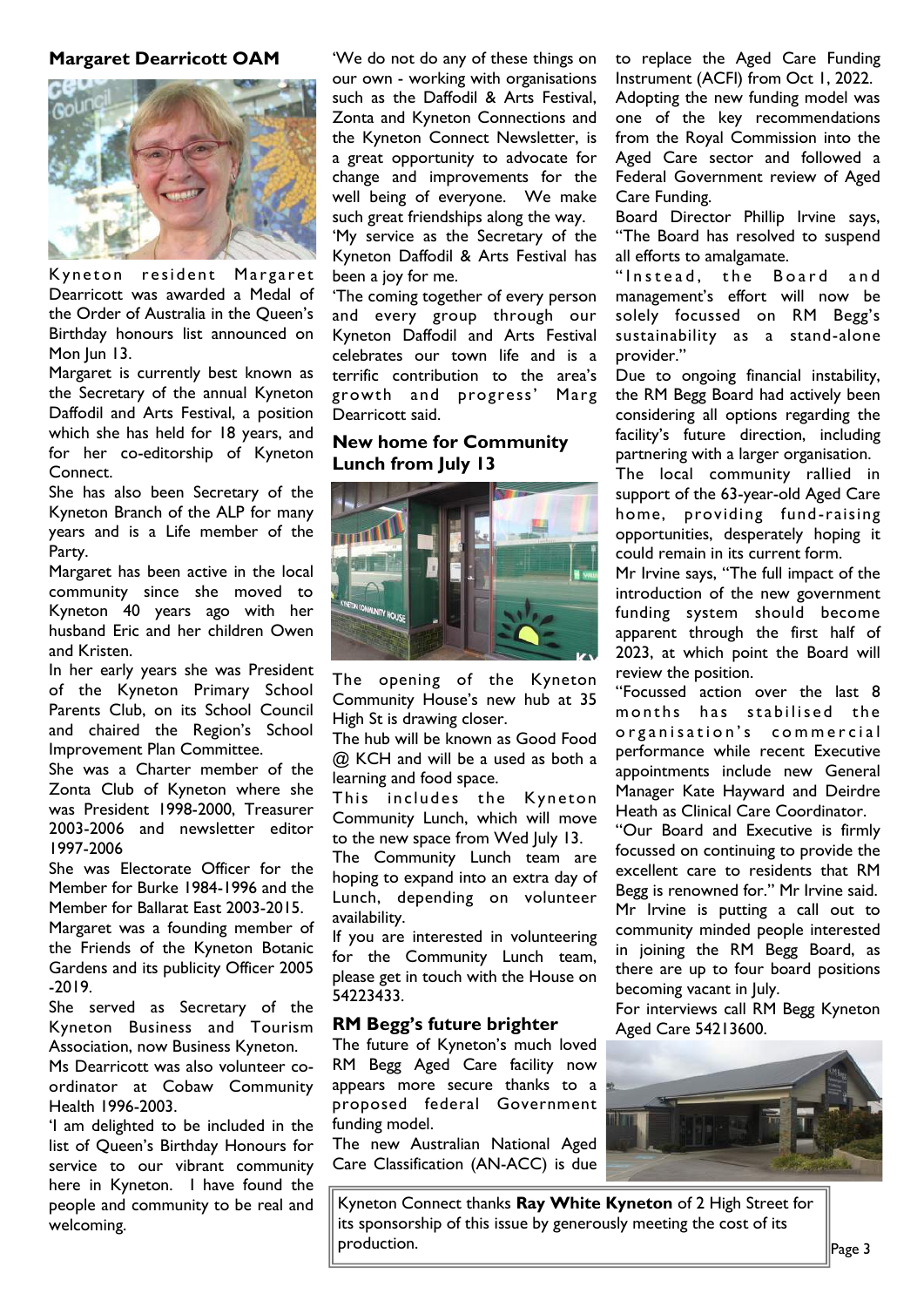## **West Ward Councillors' Update**



Winter is well and truly upon us. Like many businesses in the region, the Council too, is having to deal with staff shortages at times due to colds, influenza and coronavirus so please be patient if we have to change consultations or opening hours at short notice.

It is important to reflect that it has been 12 months since the storms that hit Macedon Ranges on June 9 2021. We would like to thank everyone who assisted initially and has continued to assist in storm recovery.

So many Council run cultural events have occurred since the last edition of Kyneton Connect and we thank all staff involved in continuing to create and assist in our vibrant creative arts sector.

May 5 saw the launch of this year's Town Hall program, as we all get used to getting back out and about in a Covid safe way.

Councillors unanimously voted to light up the Kyneton Town Hall in the Ukrainian colours of Yellow and Blue from this launch for the next week. Check out our website to see what's other performances are planned for later this year, including Peaceful Piano on Friday June 24.

Kyneton Town Hall also hosted our feature Reconciliation week event of truth telling where attendees heard inspiring speeches from Brent Ryan, assistant director Education at Yoorook Justice Commission and Nicole Findlay, CEO Reconciliation Victoria.

This event was followed up with a community round table the following week to learn more.

If you missed these events and are keen to get involved in the future please get in contact with our staff.

May also saw our first deliberative engagement community assembly since our community vision and council plan.

The consultant and officers will bring together their deliberations and put to Council a draft new

Open Space strategy for consideration by the whole community later this year or early next year.

April, May and June has also seen the commencement of many new staff members at Macedon Ranges Shire Council, including: Marie Weiss, Director Community, Adele Drago-Stevens, Director Corporate and Rebecca Stockfeld, Director Planning and Environment.

They will join Shane Waldon, Director Assets and Operations and CEO Bernie O'Sullivan in completing our executive team.

Congratulations to Bernie for an excellent first year as our CEO and we welcome all new staff members to the team.

The budget and year 2 council plan action items are scheduled to be endorsed by June 30.

Thank you to everyone who put in a submission to let us know your priorities. Even if they don't make it into this years budget they may be able to be considered in the future. Council debated the sale of the East Paddock beside Hanging Rock to the State Government following an election promise of 2018 to acquire it from Council.

The State government already owns the Hanging Rock Reserve, and currently Council is the committee of management.

The final decision was to direct the CEO to continue to negotiate on the sale with conditions such as ensuring it remains as public open space, supporting our sporting clubs located at Hanging Rock should they need to relocate as part of the final Master plan, protecting cultural and environmental values and view lines, and requesting Council has not only an interim role but an ongoing one in the future governance of the Hanging Rock Precinct.

With more cold weather guaranteed, please take care to stay warm and safe. Ensure heating in your house is not dangerous, and keep up to date with the latest information about preventing

influenza and Covid 19 though our website, coronavirus.vic.gov.au and your health care professional. Best wishes

# *Crs Jennifer Anderson, Janet Pearce, and Mark Ridgeway*

#### **Baptcare**

Baptcare's Home-Start Program, providing families with volunteer mentors, is expanding its service into the Macedon Ranges Shire and is seeking new volunteers to support local families.

Baptcare's Home-Start program provides emotional and practical support for parents with at least one pre-school aged child.

The program has been successfully offered in the Greater Bendigo area for 13 years.

The free program works with all cultures, religions and backgrounds and assists parents seeking support for post-natal depression, disability and social isolation.

Volunteers are matched with a family to offer emotional support, link them into their local community and build parent confidence.

Volunteers complete a preparation course before working with a family and have ongoing support in their role from the Home-Start team.

Jane Worthington, Home-Start Team Leader, says, "We have been so proud to continue service throughout the challenges of the COVID Pandemic.

"We need more people who can offer 1-2 hours a week to provide much-needed support to families in the Macedon Ranges and Bendigo.

"For parents, this one-to-one companionship means so very much."

To register your interest to volunteer, contact Jane on 0439038140.



*Jane Worthington, Home-Start Team Leader*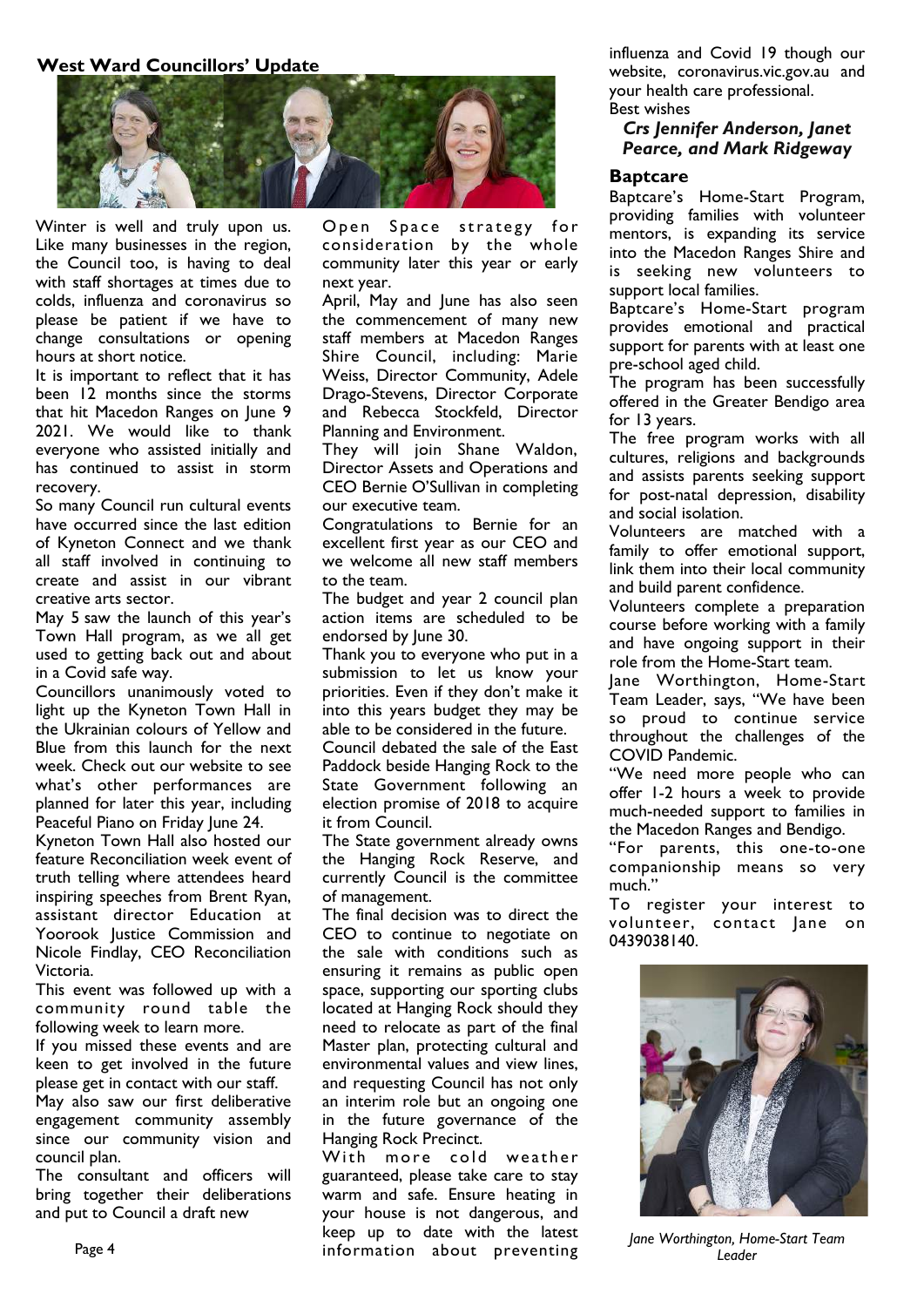### **Former President passes away**



Kyneton RSL members were saddened by the sudden loss of former President, Dave Watson, who passed away on March 30 after a very brief illness.

He had only relinquished the position a few days earlier after serving as President from 2016. During his tenure, Dave was instrumental in guiding the Sub-Branch from a precarious financial position to one of strength.

Dave's commitment to the veteran community will be sorely missed.

Dave is replaced as President by John Taubman, a 30-year Navy veteran, who will be a worthy successor and is committed to the same goals as Dave.

A presentation was made to the Sub -Branch by Des Callaghan, Senior Vice President of the State Branch of the RSL, in recognition of the contribution made by Dave to the Kyneton RSL Sub-Branch.

At the same time, the work of Ian Jackson as Treasurer of the Sub-Branch since 2017, was also recognised with a Certificate of Appreciation from State Branch.

### *Other RSL news*:

ANZAC Day proved to be a huge success throughout the district with big crowds relishing the opportunity to once again celebrate the most important day remembrance for the fallen. RSL Secretary Mike Grettan reports that the ANZAC Appeal raised almost \$10000 and the RSL would like to take this opportunity to thank everyone for their support of this appeal. All funds raised will go to supporting veterans.

"On the subject of veterans, the prime purpose of the RSL is to provide support to our veterans.

"The RSL can assist with home maintenance such as gutter cleaning, window cleaning, general garden maintenance or financial assistance for utilities or pharmaceuticals etc.

"This assistance is available to all veterans, not just those who are

members of the RSL.

"If you require assistance, please do not hesitate to contact us.

"The Welfare Office can also provide assistance on Tuesdays from 10am – 2pm or by appointment.

"Another initiative for our veterans is to start a Veterans Get Together starting on Sunday, June 26 from 2.30 – 5pm at the RSL.

"Veterans are encouraged to come along and share their stories with other veterans. Light refreshments will be provided. We plan to continue this initiative on the last Sunday of each month" Mike said.

Kyneton RSL is also committed to support of local community organisations. Recently a donation of \$6000 was made to the Kyneton Football Netball Club to assist with the purchase of an equipment trailer and electronic scoreboard.

The Kyneton Municipal Band were also the recipients of a \$1000 donation in appreciation of their support for the work of the RSL in its commemorative activities.

The Kyneton RSL recently took possession of its own Courtesy Bus which will be operating Wed-Sat each week.

There is a gold coin donation for travel within the Kyneton Township and \$5 per head outside (Woodend, Malmsbury, Tylden min. 2 people.) Contact the RSL on 54226735 if you require transport to the RSL.

## **River & Land Management**



The Campaspe River and Land Management Group (CR&LMG) is a volunteer organisation that undertakes on-ground activities and educational opportunities along the Campaspe River as it flows through the Kyneton township.

It operates under Landcare Victoria and membership is free.

Meetings are held at The Kyneton Mechanics Institute at 5.30pm on the first Wednesday of each month excluding January, June, July and August.

The group has been active for many years and has done considerable work in making the Campaspe River

accessible to the public including the River walk.

The group organises many free and fun activities for community members of all ages and abilities to get involved and investigate.

Activities include night and day Discovery Walks, planting and weed control activities along the river and other activities to celebrate and mark important dates such as National Tree Day.

A Clean Up Australia Day event in March was attended by 20 people including CR&LMG members, the local Scout Group and people from Kyneton who all helped to make their local river a little healthier.

A Mother's Day Planting was held at the end of Jennings St which resulted in 300 local and native species being planted along the river bank.

All activities including meetings are on the Group's Facebook page.

### **At the Community House**

The Kyneton Community House Digital Storytelling Project, starting in term three, is inviting primary school students and their families to help create a digital time capsule that documents the diversity of families in our region. Further information is available on the website or from Alex Graham on 54223433.

The House is lining up some great courses and activities for Term 3 including Beginner Carpentry courses, Art classes, Life Drawing, Dancersize, Pre-school Dance & Movement and Self Compassion.

The Horticulture group are welcoming extra students and any keen gardeners looking to enhance their knowledge in propagation, compost and soil types.

The House will also be offering Introduction to Permaculture in term 3.

KCH have received funding from the State Government Engage! Program to run a series of events and other opportunities for the 12-24 year olds.

Already running are after school Study and Art Clubs and Queer Book Club.

The Community House is looking for a group of diverse young people to offer their insight into what else they want to happen in the youth space of Kyneton.

Anyone interested should contact the House for further details.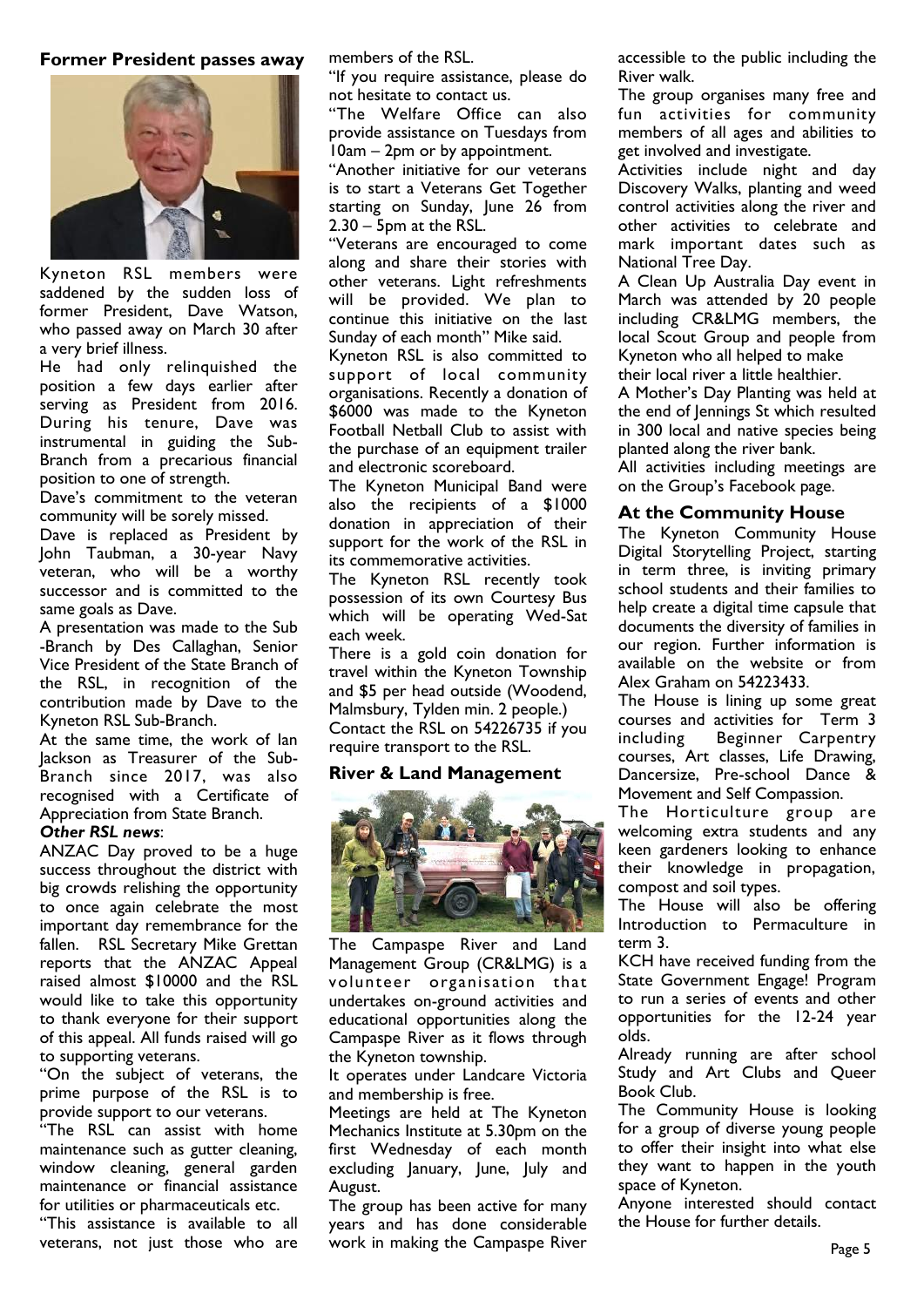### **Sweet Satisfaction**



Holly Engellenner opened Sweet Satisfaction at 46 High St Kyneton at the end of April.

Her shop specialises in American, New Zealand, Australian and retro lollies and ice-cream, and has recently added coffee and cakes.

Holly has been pleased with the welcome her business has been given.

Hours are Tues-Thu: 10.30-5pm, Fri & Sat 10.30am-late and Sun 10.30- 3pm. [www.sweet-satisfaction.com.au](http://www.sweet-satisfaction.com.au) 

#### **Journey Early Learning**

At the end of May Journey Early Learning opened its new childcare and kindergarten centre at 13-15 Market St, Kyneton.

Local residents had watched the construction of the purpose-built, architect designed centre progress rapidly in the early part of this year.

The centre can care for up to 88 children at a time, ranging from age 6 months up to school age.

Centre hours are 6.30am-6.30pm Mon-Fri.

Children of kindergarten age can attend either three or four year old kinder and also receive general care before and/or after their kinder sessions.

Centre manager is Nicky Peavey.

Journey has 13 other early learning centres in Victoria.

For further information visit www.journey.edu.au or call 90054650.



# **What's New in Business**

#### **Business Excellence Awards**

Is your business doing amazing things? Share your stories by entering the Macedon Ranges Business Excellence Awards 2022.

This is your opportunity to share your business story or the story of an individual who works in your business and tell us how this has contributed to business excellence in the Shire.

The awards celebrate businesses of all types and sizes, offering a platform to showcase what you do. Self-nominations close Friday 8 July. Find out more at [mrsc.vic.gov.au/](file:///C:/Users/Margaret/E%20Drive/Contents%20%20OLD%20E/ERIC/Kyneton%20Connect%20June%202022/mrsc.vic.gov.au/business-awards) [business-awards o](file:///C:/Users/Margaret/E%20Drive/Contents%20%20OLD%20E/ERIC/Kyneton%20Connect%20June%202022/mrsc.vic.gov.au/business-awards)r call 54220333.

### **Grant for Friends of the Kyneton Museum**

Members of Friends of the Kyneton Museum are delighted that they have received a grant through the Australian Government's Culture, Heritage and Arts Regional Tourism (CHART) program to support preservation of some of the significant horse drawn carriages in the Museum collection.



The grant will fund construction of specially made axle supports that will take weight off the wheels by lifting them a few centimetres off the ground.

Design of the supports was developed in consultation with volunteers at Millicent Carriage Museum in South Australia. This is just one example of collaboration between volunteers across the Museum sector, where ideas are

shared and new projects are supported.

Volunteers at Kyneton Museum come from all walks of life and different parts of Macedon Ranges Shire but all have in common an interest in the history of local communities.

If you share their passion for history and for conserving and sharing the amazing collection of over 8,000 items held by the Museum, you are invited to join the Friends of the Museum.

Volunteer roles at the Museum include welcoming visitors, helping to guide tour groups, supporting educational programs and caring for collection items.

The benefits include opportunities to increase your knowledge of local history, to see 'behind the barriers' and to learn about the preservation and conservation of Museum items.

By volunteering at Kyneton Museum, or by joining Friends of the Museum, you will learn new skills and make new friends.

Through membership of Museums and Galleries Australia you will also have access to workshops and seminars on a wide range of related topics.

For further information contact Ronda Walker, President of Friends of the Kyneton Museum: 0417541371.

#### **New court for Tylden PS**

It has been a long wait, but the students at Tylden celebrated last week when their brand new basketball court was finally completed.

Built by virtue of a state government grant, the new court adds to the excellent facilities at the School and is already proving to be a very popular play space.

Tylden PS is taking enrolments now for 2023 at all grade levels. Call Principal, Lee MacDonald, 54248244, to arrange a school tour.

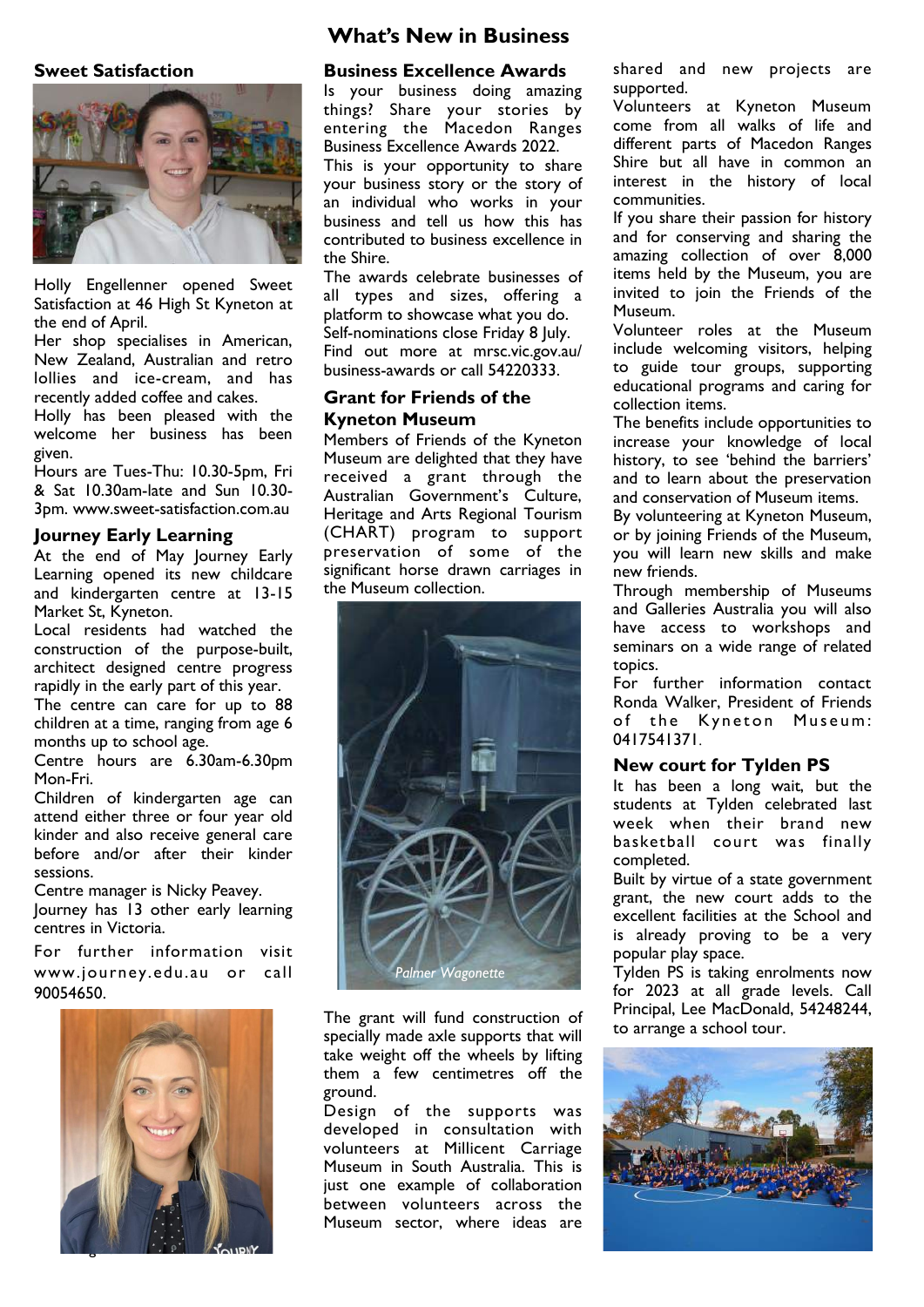## **'Jubilee Gold' Festival Theme**



'Jubilee Gold' is the celebration theme for Kyneton's Daffodil and Arts Festival in its  $50<sup>th</sup>$  year - 2022. Gold for daffodils and Gold to symbolise 50 years will inspire ideas for features in the coming Festival to be held Sept 1 to 11.

A full program of events is planned for this year and the Daffodil & Arts Committee is calling on regular contributors to let them know of details and any new events.

Already on the program are regular events such as Open Gardens, Spring Flower Show, Kyneton Art Group Show, Antique Fair, Festival of One Act Plays, Dog Dash, another Light Show and of course, the Grand Parade and Fair.

The CWA are also planning their Craft Market & Café.

The Festival's Daffodil Art Prize and Art Photography Prize will again give local artists and photographers the opportunity to exhibit their talents at the Festival and work will again be exhibited at the Festival Opening, along with the Rotary Youth Art Awards, on Sept 1 and will continue throughout the Festival.

Closing date for entry forms for Daffodil Art and Art Photography prizes is Aug 24 and delivery of actual exhibits is not until August 31. Guidelines and forms for these competitions are now available for download from the Festival's website [www.kynetondaffodilarts.org.au,](http://www.kynetondaffodilarts.org.au) 

For more information contact the Festival on 54222282 or [info@kynetonedaffodilarts.org.au](mailto:info@kynetonedaffodilarts.org.au) 

## **Volunteering with Windarring**

Windarring Disability Services are currently looking for volunteers to work in its secondhand stores in Kyneton Castlemaine, Gisborne and Bendigo from Monday through to Saturdays 10am – 3pm.

Volunteers will have the flexibility to choose days they can work.

"We are looking for volunteers who would love to work alongside our amazing teams to assist with customer service, sorting donations and working alongside our supported employees in skill building in their roles and assisting them meeting their employment goals.

"This is an excellent opportunity for those with a keen interest in retail, op shopping and especially those interested in giving back to the disability sector.

"Please get in contact with us at – [admin@windarring.com.au](mailto:admin@windarring.com.au) to learn how you can make a difference in the lives of people with a disability through volunteering" Windarring's Shae Desmond said.

#### **"Rooms"**



*Alan Barrett Playwright Ross McCorkell and Frank Sartore at rehearsals.*

Opening this Friday Jun 17 is Cathouse Players production of "Rooms".

A contemporary piece, 'Rooms' focuses not only on relationships but also perceptions, assumptions and at times prejudice.

In each room we meet a new group facing different challenges and in some ways life lessons.

Evening Performances Fridays June 17 & 24 at 8pm. Matinees Sats June 18 & 25 at 2pm. Suns June 19 & 26 at 2pm. Performances are at the Kyneton Masonic Centre, 7 Yaldwyn St West. Tickets as usual are \$25 full/\$20

concession and Companion Card with Cathouse's compliments.

Ticket price includes interval refreshments with wine and supper on evening performances and the well-known 'High Tea with Bubbles' during matinees.

[https://www.trybooking.com/BYJMD](https://www.trybooking.com/BYJMD%20)  the Catphone 0490485850.

### **Trail riders**

Sun June 26: Taradale: an approx 25km 4 hour bush-ride starting at 10am. Book with Alison 0427169791. Sun July 31: A point to point ride from Mount Franklin to Vaughan Springs starting 10am. To book or to find out about joining Kyneton District Trail Riders Club contact Amy 0408342990.

# **Alumni promote Work Experience**

Kyneton High School recently welcomed back Pastry Chef Eliza Moore, Electrician and volunteer Fire Fighter Jess Cockerill-Wright, and Psychological Science student Dornee Trimble, to talk to the year 10 cohort in the lead up to work experience placements.

A crucial stepping stone between leaving school and entering the workforce, work experience provides students opportunities to explore different career options and work environments, whilst developing new professional skills.

The former Kyneton High graduates shared insights into their approach to undertaking work experience - new skills gained, expectations from employers, the importance of stepping out of your comfort zone and trying new things, and ultimately how work experience benefitted them in preparation for the world of work.

Jess Cockerill-Wright a long serving volunteer CFA Firefighter, also advocated the benefits of volunteering as another way for students to gain work experience and new skills.

You can follow their stories and more about the alumni program on the alumni Facebook page: [w w w . f a c e b o o k . c o m /](http://www.facebook.com/KynetonHighSchoolAlumni) [KynetonHighSchoolAlumni](http://www.facebook.com/KynetonHighSchoolAlumni) 

To find out more about the Kyneton High School alumni program contact alumni@kynetonhigh.vic.edu.au.



## **Ray M Begg Auxiliary**

With the colder weather upon us, the RM Begg Auxiliary will conduct their Craft markets from Bolton Hall in July and August. These markets will be from 9am to 1pm on Sat July 2 and Sat Aug 6.

The Auxiliary will also conduct a Garage Sale in Bolton Hall on Sat Jun18, 9am–1pm.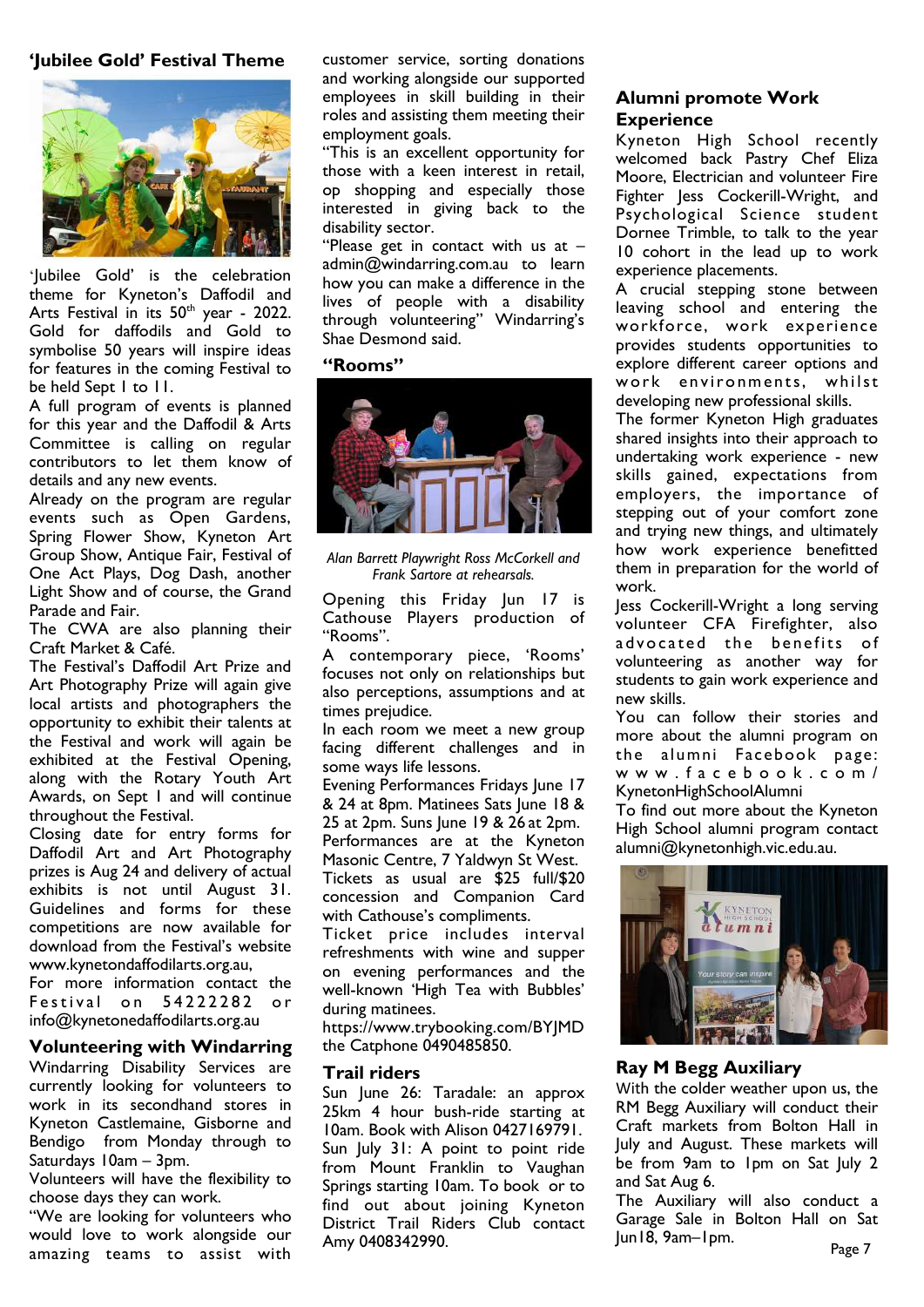# **Around the Galleries**

**The Old Auction House** 56 Mollison St With a wide range of solo and group exhibitions as well as some new courses joining its schedule The Old Auction House has your winter art activities sorted.

As well as its regular scheduling of glass and jewellery classes they are also offering DIY Lampshades (16 July) and Flamework Beads (2 July) and the following exhibitions.

Until June 20: My Impression - group printmaking exhibition & Winds of Change - group exhibition

23 June - 18 July: Eve Sellars Solo **Exhibition** 

23 June - 11 July: Landscape Revisited - Michelle Thompson

14 July - I August: Quirky Critters group exhibition

Full details of all courses and exhibitions are available via [theoldauctionhouse.com.au](http://theoldauctionhouse.com.au)



*By Sarah Hemmings in Quirky Critters* 

**The Stockroom** 98 Piper St Thurs-Sat 10:30 -5pm, Sun 11:00 -3pm Wed by appointment Exhibitions May to 26 June *Zootopia,* by Kate Rohde *Dread and Dream* by Adam Boyd *Four Treasons* by David Ray Works by Alicvhia Van Rhijn, Tom Borgas, and Hilary Jackman Next Exhibitions 2 July to 7 Aug Gallery One Jeremy Blincoe & Ellie Chalmers-Robinson, Gallery Two Adam Boyd Gallery Three David Ray.

### **Art on Piper** 44 Piper St

Recent Kyneton resident and new Art on Piper member Evie Dora expresses herself in paintings that adapt to the subject she is focussing on – vibrant brushstrokes for energetic portraits and landscapes through to sensitive details in a more realistic manner.

Lancefield accomplished painter, Margaret Morgan, continues her exhibition 'Trekking Around The Ranges' through June, offering large and small canvases, prints and cards

that she has skilfully captured of the local environment she loves.

Christmas in July will follow with a fun opportunity to buy handmade decorations by the members origami, ceramic, glass, resin, wood and more.

Open 10 – 4 six days (closed Tuesdays) artonpiper.com

### **Nostalgic 90s Trivia Night**

The Kinder Formerly Known As Lady Brooks presents Kyneton Kindergarten's 90s Trivia Night!

Pop some AAs in your Discman, dust off your double denim, hunt out your Hypercolor t-shirt, and join the Kinder crew for a nostalgic night of 90s trivia at Kyneton Kinder's major fundraising event of the year.

The event will be held on Sat July 30 at Kyneton Masonic Centre, 7 Yaldwyn St West.

Doors open at 7pm, with 90s themed trivia from 7:30pm.

Raid your Dollarmites account for some loose change to join in other fun games, with fantastic prizes to be won.

An online silent auction will be held on the evening, offering the chance to bid on thousands of dollars worth of generously donated items.

Come dressed in your 90s finest with prizes for the best dressed guests.

This is not a catered event, please BYO whatever you would like to eat and drink.

Seating will be at tables of 8 and tables will not be allocated, so you can choose where to sit on arrival.

Tickets are only \$20 and available at <https://bit.ly/3xewVGK>

### **Mental Health Fundraiser**

In Term 4 2021, six Year 10 students from Kyneton High School were given the chance to spend five weeks at the School for Student Leadership, the Snowy River Campus in Marlo, Gippsland.

Ava Coleman, Jennifer Girvan, Caitlyn Merrall, Leathan Coates, Oliver Watt, and Gabriel Weller, along with 35 others from around Victoria were lucky enough to leave their families and experience new things.

Together they used leadership skills and did fun activities like surfing, canoeing, mountain biking, stand-up paddleboarding, and lots more.

"The School for Student Leadership is great for people who want to expand their comfort zones and meet new friends along the way." Gabriel said.

During their time away with no phones, the only contact with their families via email or letters, the 41 students had to create a 'Community Learning Project', or CLP for short. This project had to help the community in some way.

Therefore, on June 18 the six students will be running a Family Fun Day at the Kyneton Soccer Club.

There will be a sausage sizzle, cake stall, and canteen with all the profit going to The Black Dog Institute to raise awareness for men's mental health.

There will also be a guest speaker from the Black Dog Institute and soccer games all day to keep you and your family entertained.

"It is a great way for our community to come together to raise awareness about men's mental health," Jennifer explains.

"We chose this event because the issues and deaths around mental health in middle-aged men are significantly higher than any other age group" Ava said.

The six Kyneton High Students can't wait to see you at Barkly Square Kyneton on Sat June 18 from 10am to raise awareness for men's mental health.



### **Kyneton Masonic Lodge**

The Kyneton Masonic Lodge is calling for all past and current non affiliated craft members thinking of or looking to come back into the Lodge.

Kyneton Masonic Lodge meet at the Kyneton Masonic Centre 7 Yaldwyn St West on the first Monday of each month at 7.30pm.

"Those wanting to reconnect with the fraternity give us a call 0427047411 and we will welcome you back with open arms. Any men out there thinking about joining us call the above number" Lodge Master Brian Chesters said.

Kyneton Lodge hall is available for hire at reasonable rates to the general public. Call 0427047411.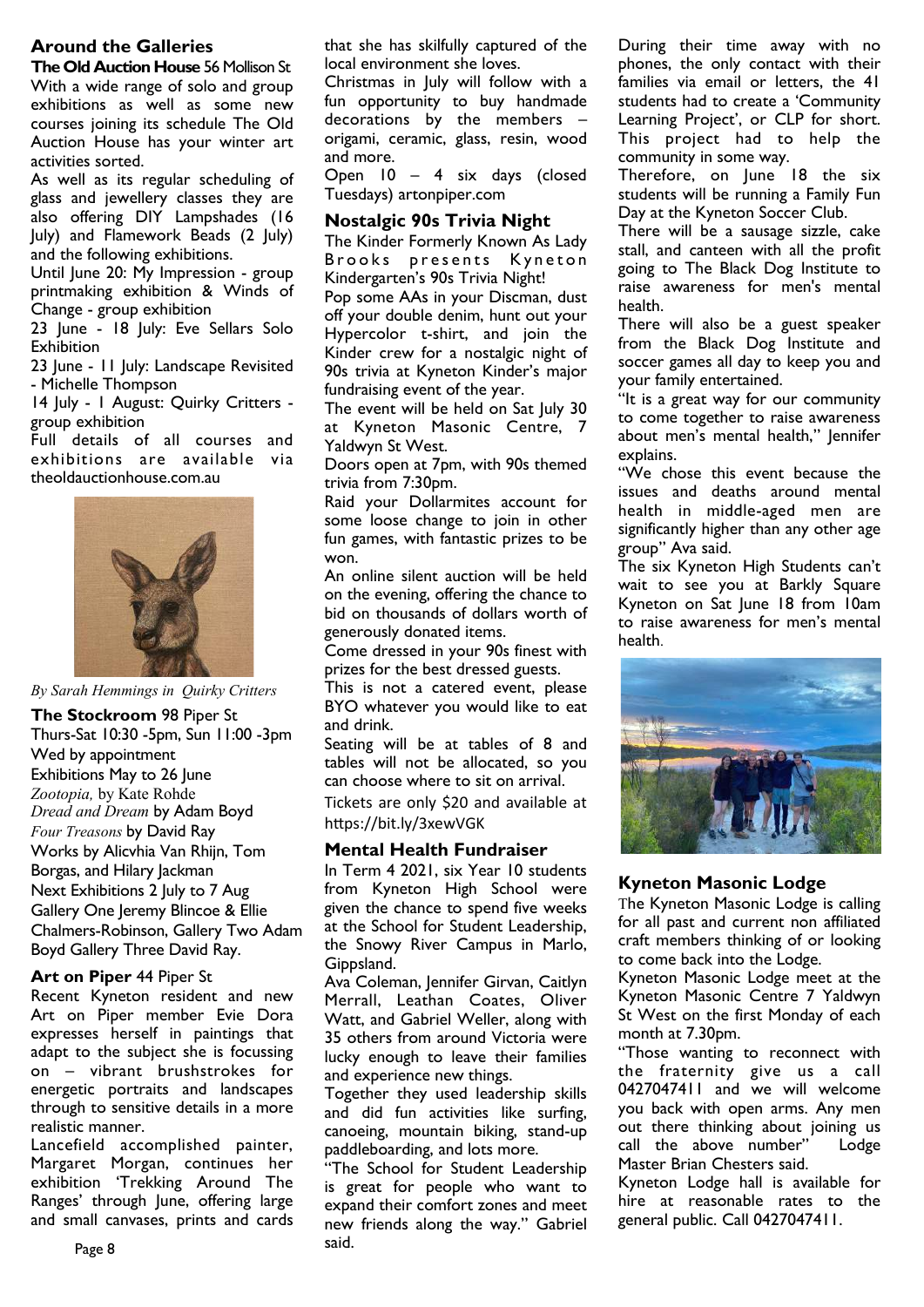# **Zonta's Change-over Dinner**



*Jenny Kerr & Virginnia Kingsford on Zoom and Eloise Forbes, DG Sandra Burns & Leonie Penfold*

Kyneton's Zonta Club began its new Biennium with the installation of its new board members at its changeover dinner at the Shamrock Hotel on Wed June 8.

Zonta's District Governor Sandra Burns installed the new President, Jenny Kerr, Secretary Virginnia Kingsford, Treasurer Eloise Forbes and Director Leonie Penfold.

Jenny and Virginnia were unable to be at the dinner but attended remotely by Zoom, as both were isolating with COVID 19.

The guest speaker, Reverend Melissa Clark from the Woodend Trentham Anglican churches, was also suffering the isolation created by COVID but spoke to the dinner by Zoom.

Despite the difficulties created by the digital separation her talk was gripping and the induction of the new Board members went smoothly.

Codi Boyer Zonta's 2021 Arts Award winner also spoke at the meeting.

Retiring President Donna Fabris was able to highlight in her retirement speech the many achievements of the Club in the preceding 2 years, despite the pandemic and thanked her retiring Board and members for their work for women and families in the community and more widely.

# **Kyneton Seniors**

As the colder weather has well and truly arrived our Kyneton seniors have enjoyed the warmth and friendship when they meet at the Shamrock Hotel for a pub meal each Thursday between 11am and 2.30pm

The Kyneton Seniors have focused on 3 main topics. Socialisation - Loneliness - nutrition.

"Members are encouraged to socialise with others, make new friends, share their everyday commitments, but most of all chat

face to face to those with similar interest. Many choose to meet up with their same friends weekly.

"We are convinced the one main thing that we the older generation crave is to share face to face, thus boosting our mental state.

"Singalongs, quizzes, special occasions such as Anzac Day, reminiscences are all utilised.

"Our bus pick up service has been great — thanks Organs Coach's.

"Plans are in place to once again provide outings which had been a highlight prior to Covid.

"The emphasis being on socialisation plus broadening our local knowledge.

"Short trips, local spots of interest and cost effectiveness will be addressed.

"Our first outing on July 4, will be to Trentham for morning tea, Pig and Whistle hotel lunch, then a scenic drive home.

"We will be hoping that many of our members are able to enjoy this" President Marj Williams said. Membership fees are due July 1.

The Kyneton Seniors welcome new members. Call Marj on 0419124159.

# **Kyneton Old Time Dance Jun 19**

The return of the monthly dance to Kyneton in May delighted organisers with 100 happy people in attendance.

There was a wonderful atmosphere with old friends meeting up back at Kyneton after two years of Covid restrictions, as well as quite a lot of new faces.

The June Old Time Dance will be held next Sunday June 19, again at St Mary's Hall, in Hutton St, 1.30 - 5pm.

Entry is \$8pp. A plate to share for afternoon tea would be very much appreciated. Please BYO water bottle.

Masks are not mandatory, but would be wise.

Dances for the remainder of 2022 will continue to alternate – 7.30- 11pm on the third Friday of July, Sept, Nov, alternating with 1.30- 5pm on the third Sunday of Aug and Oct until the final dance of the year on Fri Dec 16 from 7.30- 11pm.

Further information – call Julie on 0400126870.

# **At Kyneton Town Hall**

If classical music is your choice, then "Peaceful Piano" is a doublebill tour featuring Australia's foremost neoclassical pianist/ composers Nat Bartsch & Luke Howard scheduled for Fri Jun 24 at 7.30pm this is a performance not to be missed.

To purchase tickets call 1300888802 or visit [www.mrsc.vic.gov.au/buytickets.](http://www.mrsc.vic.gov.au/buytickets)



# **Men's Shed AGM**

Kyneton Men's Shed is preparing for its 2022 Annual General Meeting to be held at the Shed at 10 am on July 8.

All members are advised that membership fees are now due (membership is now \$55 for members and \$40 for associates), and that only paid-up members can vote.

Shed President Ian Curnow said increased insurance had caused the modest fee increase.

He said that people who joined the Shed after January 1 would be fully paid until the 2023 AGM.

"We are seeking people to nominate for president, secretary, treasurer, and four committee positions. Nomination forms have already been emailed out" Ian said

The Shed has again been active with community work, while the Friday barbecues remain popular.

The Club has ceased seeking women to put their names down for its popular woodwork classes as they are now fully booked through until the last half of next year.

'We will reassess the situation early in the 2023 New Year." Mr Curnow said

The Shed's next 2 cubic metres of river red gum wood raffle will start outside Woolworths on Fri July 15 and will continue on each subsequent Sat and Fri until Sat Jul 30.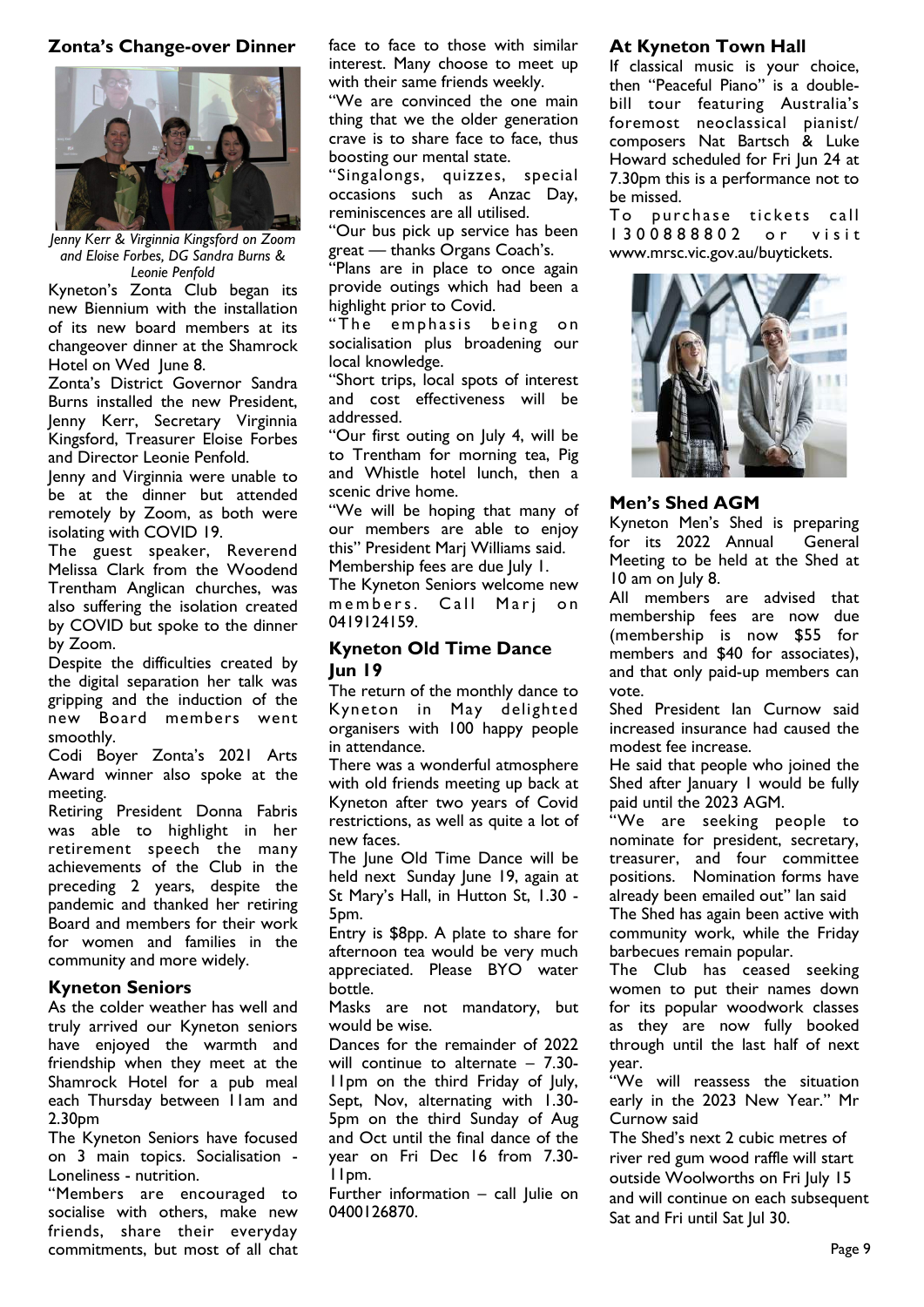# **Croquet Lawn upgrade**



With competition now over for this season, the Kyneton Croquet Club are taking the opportunity to resurface their lawns.

The lawns have been aerated, the area was spread with sand to level any depressions and then reseeded.

While competition will not start again until September, depending on progress of the resurfacing and the weather, the Club is hopeful they may be able to resume some social play later this month.

The 2021/22 season was very successful for the Club and they hope the new lawns will encourage more people to take up croquet.

For more information go to their facebook page or call Sue Chivers on 0422008914.

# **U3A Kyneton Choir**



U3A Kyneton offers lifelong learning, physical activity and social and community interaction primarily for members in the third age of life.

Adam Przewlocki, the 'one of the choir men of the Macedon Ranges', has accepted U3A Kyneton's invitation to direct the U3A choir.

There will be ten weekly, sessions held from  $15<sup>th</sup>$  July until  $16<sup>th</sup>$  Sept. Practice sessions will commence on the Fridays at noon and finish at 2.pm. Adam is proposing to work towards a goal - a public performance during the Daffodil & Arts Festival. There are many benefits attached to choir singing – it creates a strong sense of community and social inclusion. It increases self-esteem, is an ideal

way to express emotions and to

strengthen the immune system. Previous experience and the ability to read music are not necessary.

U3A is looking to perform with other Kyneton choirs - the 'Sea Shanty Choir' and the 'Rainbow Choir' as both are also involved during the Kyneton Daffodil & Arts Festival. The plan is for continuation of the

choir with a second series - October to December.

Further information about U3A Kyneton can be found via the website <https://u3akyneton.org.au/>, by email at [info@u3akyneton.org.au](mailto:info@u3akyneton.org.au) or call John/Roni on 0439360763.

## **Kyneton Angling Club Report**

"The Kyneton Angling Club has had a good year of fishing and social activities coming out of Covid restriction and as we go into our winter layoff we can look back on a great season of fishing and fun" Club President John Condliffe said.

"Members and friends have enjoyed the Midland Shield at Cairn Curran; Cod Opening at Bridgewater; Christmas breakup and fish at Lauriston, e Comp, Clean Up Australia Day (with Ozfish) and fish at Upper Coliban; Kyneton/Castlemaine Shield which the club won, and stocking trout at all our Local reservoirs with the VFA" John said.

Members have recorded good catches of fish both locally and all over the state including all major species.

The lunior front runner stands at over 700 cms of fish caught and the Open front runner over 1400 cms of fish caught. (legal and over 30cm).

Upcoming Events: Trout Opening 2-4 Sep Coliban Classic, E Comp Oct, Midland Shield Nov, Cod Opening 2-4 Dec, Christmas Party Late Dec.

During the season, in addition to special events and competitions, the Club has a comp each month, usually on the second Sunday of the month and a bi monthly meeting.

Contact John 0419397936 or see the Club FB page for more information.



*Three members obtained Hero Status, John Hillas, John Condliffe and Rohan Taylor* 

# **Little Athletics Election Day**



On Sat May 21, [Kyneton Little](https://kynetonlac.com.au/)  [Athletics Centre w](https://kynetonlac.com.au/)as on hand to warm up early morning voters with the traditional election day democracy sausage outside the Sports & Aquatic Centre.

Whilst it may have been a cold day to start with it turned out to be a beautiful autumn day, allowing voters and local celebrities the opportunity to enjoy the last warm days of the season, while participating in a longheld Aussie tradition.

The club managed to raise over \$1000, which will go directly towards purchasing new equipment for their upcoming summer season ensuring Kyneton Little Athletics continues its tradition of enhancing the athletics skills of young children and teenagers in the region as it has done for over 50 years.

### **Clubs score sport grants**

At the end of May, Member for Macedon, Mary-Anne Thomas, announced 10 grassroots sport and active recreation clubs and organisations in Macedon would receive grants to bolster their coaching skills, administration expertise, or score new sports equipment.

Grant recipients included Kyneton & District Horse and Pony Club -\$1000 for show-jumping jumps; Malmsbury Cricket Club - \$1000 for jnr baseball team uniforms; and Kyneton District Soccer Club- \$2874 for Website development.

## **The Carpenters Songbook**

The Carpenters released a string of worldwide smash hits from the late Sixties and well into the Eighties.

Australia's own stunning vocalist Laura Davidson and her All-Star Band will recreate The Carpenters' exquisite arrangements and lush harmonies on classics such as "Close To You", and "We've Only Just Begun" at the Kyneton Town Hall Sun Aug 7 starting at 3pm Book online or call 1300888802.

Page 10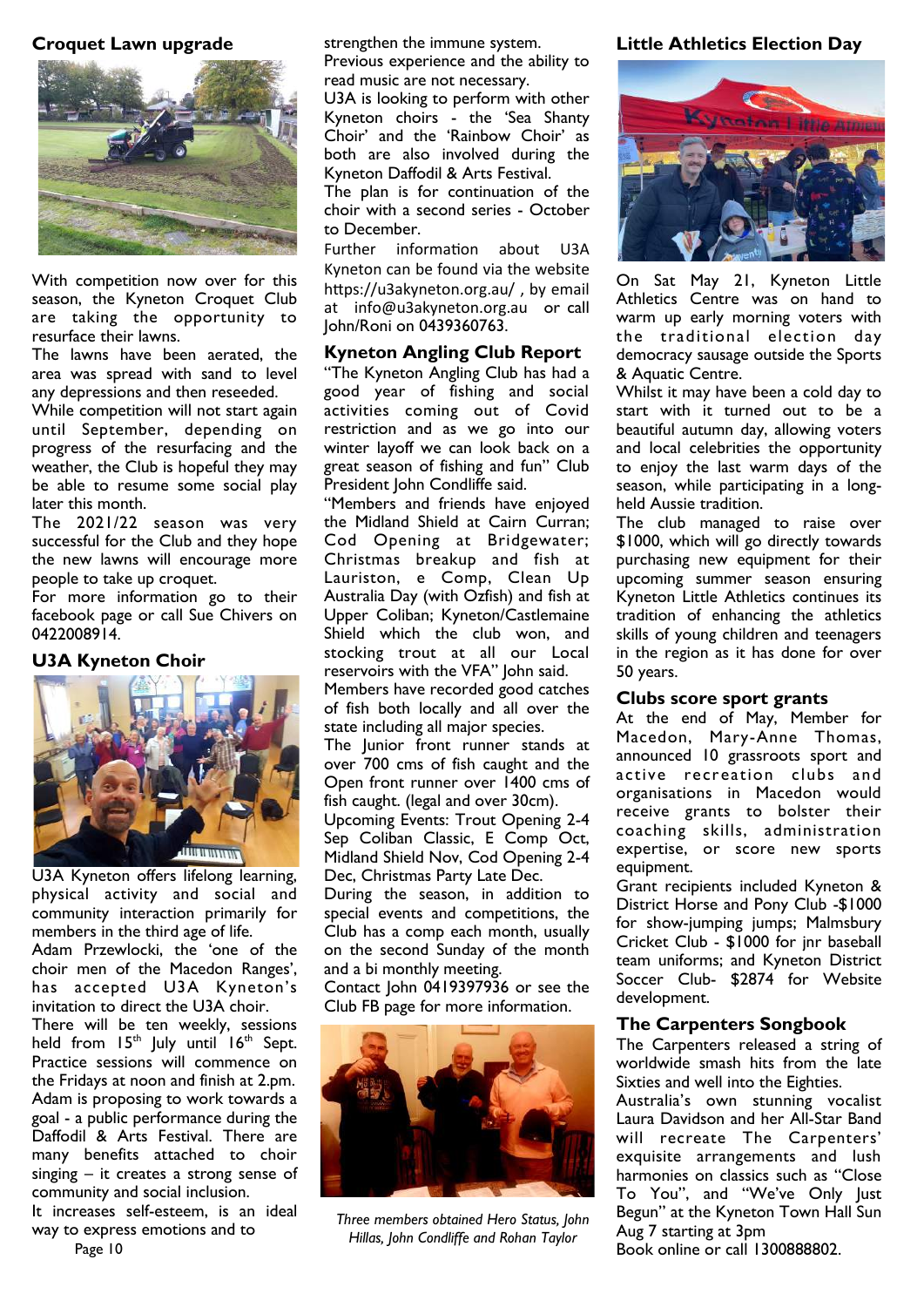| <b>Kyneton District Services</b>                            |                        |                                                                                                                            |                                                                                      |
|-------------------------------------------------------------|------------------------|----------------------------------------------------------------------------------------------------------------------------|--------------------------------------------------------------------------------------|
| <b>Accountants</b>                                          |                        |                                                                                                                            | <b>Kyneton Events Calendar</b>                                                       |
| <b>Craig Chester Accounting</b>                             | 5422 1966              | Fri Jun 17                                                                                                                 | Cathouse Players 'Rooms' Kyneton Masonic Centre 8pm                                  |
| <b>Watco Partners Pty Ltd</b>                               | 5792 2580              | Sat Jun 18                                                                                                                 | Football-Netball Kyneton v Castlemaine at Showgrounds                                |
| David J Gibney Pty Ltd                                      | 5422 6480              |                                                                                                                            | RM Begg Auxiliary Garage Sale Bolton Hall 9-1pm                                      |
| Macedon Ranges Tax & Acc                                    | 5422 6460              |                                                                                                                            |                                                                                      |
| <b>Auto Services &amp; Repairs</b>                          | 5422 1255              |                                                                                                                            | Cathouse Players 'Rooms" Kyneton Masonic Centre 2pm                                  |
| Kyneton Auto Spares & Repairs<br>Vereker Bros Smash Repairs | 5422 2603              |                                                                                                                            | Family Fun Day Barkly Square 10am -                                                  |
| <b>Barber</b>                                               |                        |                                                                                                                            | Luke Watt, Marty McKenna & Rebecca Jane Howell Major Tom's 8.30pm                    |
| <b>Quick Snips</b>                                          | 0400808157             | Sun Jun 19                                                                                                                 | Cathouse Players 'Rooms' Kyneton Masonic Centre 2pm                                  |
| Chiropractor                                                |                        |                                                                                                                            | Kyneton Old Time Dance St Mary's Hall 1.30-5pm                                       |
| Performance One                                             | 5422 6488              | We Jun 22                                                                                                                  | Kyneton Community Lunch Kyneton Mechanics Institute 12.30pm                          |
| <b>Concreting &amp; Paving</b>                              |                        | Fri Jun 24                                                                                                                 | Cathouse Players 'Rooms' Kyneton Masonic Centre 8pm                                  |
| <b>MBC Concreting &amp; Paving</b>                          | 0417545159             |                                                                                                                            |                                                                                      |
| <b>Dental</b>                                               |                        |                                                                                                                            | 'Peaceful Piano' Kyneton Town Hall 7.30pm                                            |
| Campaspe Dental                                             | 5422 3988              |                                                                                                                            | 'Buried Feather' Major Tom's 8.30pm<br>Beatles Trivia Night Bluestone Theatre 7.30pm |
| Kyneton Dental                                              | 5422 6159              | Sat Jun 25                                                                                                                 |                                                                                      |
| <b>Dry Cleaning</b>                                         |                        |                                                                                                                            | Cathouse Players 'Rooms' Kyneton Masonic Centre 2pm                                  |
| <b>Kyneton Dry Cleaners</b>                                 | 5422 1503              |                                                                                                                            | Football-Netball Gisborne v Kyneton (away game)                                      |
| <b>Electricians</b>                                         |                        | Sun Jun 26                                                                                                                 | Cathouse Players 'Rooms' Kyneton Masonic Centre 2pm                                  |
| <b>Macedon Ranges Electrics</b>                             | 5422 2182              | Sat Jul 2                                                                                                                  | RM Begg Auxiliary Craft Market Bolton Hall 9-1pm                                     |
| <b>Kyneton Electrics</b>                                    | 5422 1369              | Sun Jul 3                                                                                                                  | Live music at the Shamrock-'Affinity' 1-4pm                                          |
| Fabric & Haberdashery                                       | 0439993389             | Sat Jul 9                                                                                                                  | Football-Netball Kyneton v Strathfieldsaye at Showgrounds                            |
| Alice in fabricland<br><b>Financial Planning</b>            |                        |                                                                                                                            |                                                                                      |
| Adrian Plowman & Associates                                 | 5422 2622              |                                                                                                                            | Kyneton Farmers & Makers Market St Paul's Park 8.30-1pm                              |
| <b>BTP Business Advisors Pty Ltd</b>                        | 5422 1588              |                                                                                                                            | Kyneton Community Market grounds Uniting Church Ebden St 8.30-1pm                    |
| Hair & Beauty                                               |                        | We Jul 13                                                                                                                  | Kyneton Community Lunch 35 High Street 12.30pm                                       |
| Studio 48                                                   | 5422 1200              | Fri Jul 15                                                                                                                 | Kyneton Old Time Dance St Mary's Hall 7.30-11pm                                      |
| <b>Holistic Health</b>                                      |                        | Sat Jul 16                                                                                                                 | Football-Netball South Bendigo v Kyneton (away game)                                 |
| Ray Holistic Health                                         | 0416717792             | We Jul 20                                                                                                                  | Kyneton Community Lunch 35 High Street 12.30pm                                       |
| <b>School Aged Childcare</b>                                |                        |                                                                                                                            |                                                                                      |
| <b>BugALugs</b>                                             | 5422 2767              | Sat Jul 23                                                                                                                 | Football-Netball Kyneton v Kangaroo Flat at Showgrounds                              |
| Landscaping                                                 |                        | We Jul 27                                                                                                                  | Kyneton Community Lunch 35 High Street 12.30pm                                       |
| Andrew Pearce Landscaping<br><b>Legal Practices</b>         | 0404076423             | Fri Jul 29                                                                                                                 | Battle of the Bands Kyneton Town Hall                                                |
| Palmer Stevens & Rennick                                    | 5422 6500              | Sun Jul 30                                                                                                                 | Nostalgia 90's Trivia Night Kyneton Msasonic Centre 7pm                              |
| <b>LP Gas Supplies</b>                                      |                        |                                                                                                                            | Football-Netball Golden Square v Kyneton (away game)                                 |
| Hendersons the Gas People                                   | 5422 7408              |                                                                                                                            |                                                                                      |
| <b>Medical Practices</b>                                    |                        | We Aug 3                                                                                                                   | Kyneton Community Lunch 35 High street 12.30pm                                       |
| <b>Campaspe Family Practice</b>                             | 5422 2877              | Sat Aug 6                                                                                                                  | RM Begg Auxiliary Craft Market Bolton Hall 9-1pm                                     |
| <b>Kyneton Medical Centre</b>                               | 5422 1397<br>5422 1298 |                                                                                                                            | Football-Netball Kyneton v Eaglehawk at Showgrounds                                  |
| Springs Medical Kyneton<br><b>Optometrist</b>               |                        | Sun Aug 7                                                                                                                  | 'The Carpenters Songbook' Kyneton Town Hall 3pm                                      |
| Kosmac & Clemens                                            | 5422 3822              | We Aug 10                                                                                                                  | Kyneton Community Lunch 35 High Street 12.;30pm                                      |
| Osteopath                                                   |                        |                                                                                                                            |                                                                                      |
| Drs Isabel Mettler & Clare Greig                            | 0423852874             | Sat Aug 13                                                                                                                 | Kyneton Farmers & Makers Markets St Paul's Park 8.30-1pm                             |
| <b>Real Estate</b>                                          |                        |                                                                                                                            | Kyneton Community Market grounds Uniting Church Ebden St 8.30-1pm                    |
| <b>Broadhurst Property</b>                                  | 1300380980             |                                                                                                                            | Football-Netball Sandhurst v Kyneton (away game)                                     |
| Ray White Kyneton<br>RT Edgar                               | 5422 2127<br>5422 3325 | We Aug 17                                                                                                                  | Kyneton Community Lunch 35 High St 12.30pm                                           |
| <b>Rideshare</b>                                            |                        |                                                                                                                            |                                                                                      |
| <b>Red Rideshare</b>                                        | 0488875683             |                                                                                                                            |                                                                                      |
| <b>Town Planning Services</b>                               |                        |                                                                                                                            | <b>Albo's Kyneton Connection</b>                                                     |
| Macaulay Town Planning                                      | 5422 3054              | In May 2009 the now Australian<br>Fast forward 13 years, the highly<br>valued Sports and Aquatic<br>Prime Minister Anthony |                                                                                      |
| <b>Trauma Recovery</b>                                      |                        |                                                                                                                            | Centre is Kyneton's major<br>Albanese, the Infrastructure                            |
| <b>Be Your Success</b>                                      | 0439124520             |                                                                                                                            | polling booth and on May 21<br>Minister in the Federal Labor                         |
| <b>Travel Services</b>                                      |                        |                                                                                                                            | Labor gained its highest ever<br>Government of that time, came                       |
| Renee@Travel Managers                                       | 0418369411             |                                                                                                                            | two-party vote in Kyneton for<br>to the site of what is now the                      |
| <b>Veterinarians</b>                                        |                        |                                                                                                                            | Bendigo MP Lisa Chesters in the<br>Kyneton Sports and Aquatic                        |
| Kyneton Veterinary Hospital                                 | 5422 1099              |                                                                                                                            | new Labor Government.<br>Centre to announce a \$5M                                   |

grant to enable the development

of the Centre.